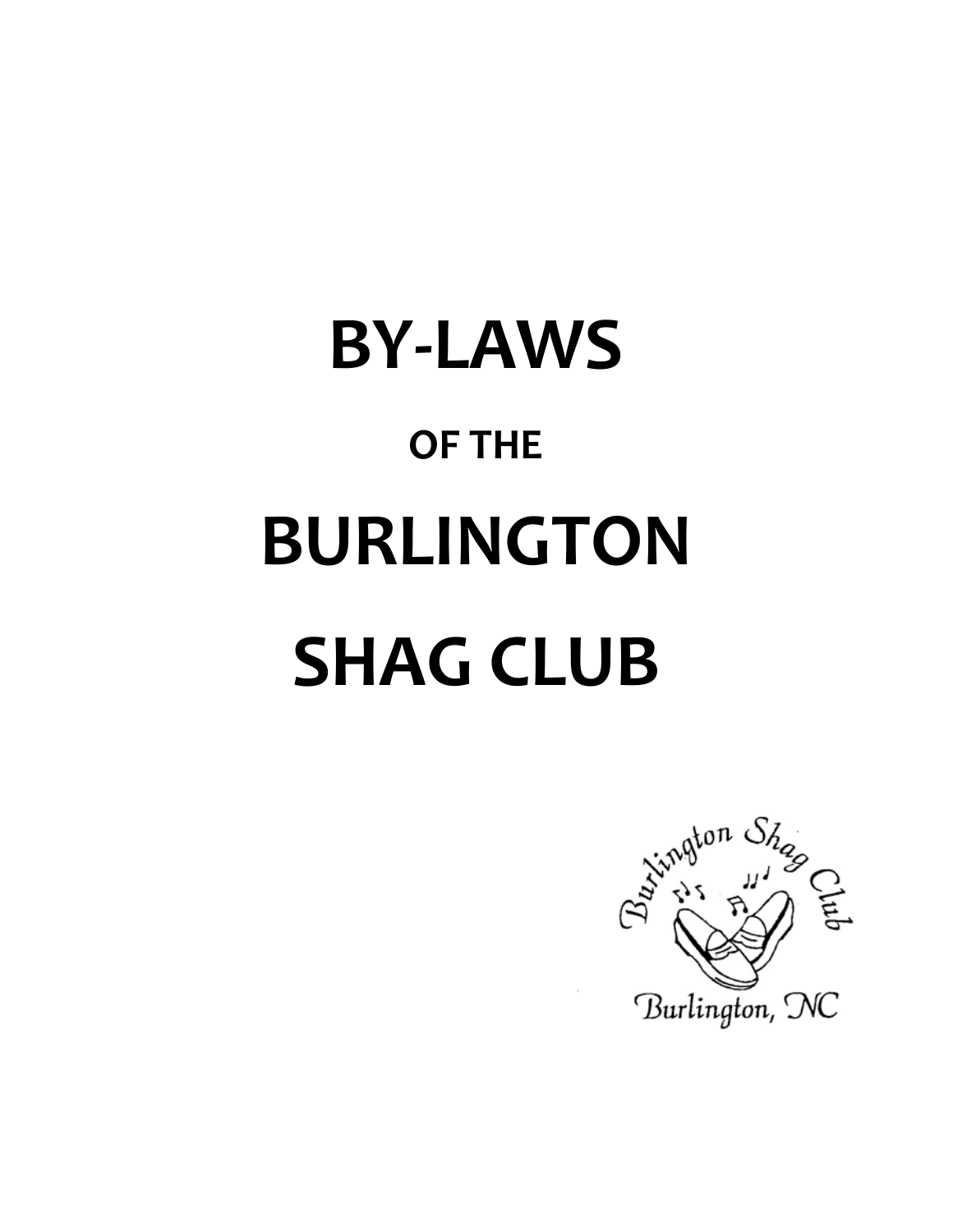# **BY-LAWS OF THE BURLINGTON SHAG CLUB**

# **Effective November 19th, 2021**

#### I. **NAME**

The name of this club is "Burlington Shag Club, Inc.".

#### II. **OBJECTIVE**

The objective of this club is the preservation of the Shag Dance and the Music through sharing the enjoyment with others in a friendly atmosphere. This is a nonprofit organization.

#### III. **MEMBERSHIP**

- A. Membership in the Burlington Shag Club, Inc. requires a person to be at least twenty-one (21) years of age and of good character.
- B. Payment of dues is necessary prior to declaration of membership.
- C. Any member, the accuser, claiming misconduct against another member, the accused, must bring the request in writing to the disciplinary panel, which will consist of the current Board of Directors, for disciplinary action recommendation. The panel will then notify the accused, in writing, of the claim. The panel will interview the accused and the accuser, investigate, deliberate, and vote in a timely manner on the appropriate action to be taken. Should a member of the panel be the accused, said member will step down for the purpose of this disciplinary procedure. If the panel finds no validity to the accuser's claim, both parties involved will be notified in writing as to the panel's decision and the matter will be closed. If the accuser's claim is found to have validity by the panel, both parties involved will be notified in writing as to the panel's decision and any recommended disciplinary action. If the accused wishes to appeal the panel's decision, he/she may request the matter to be heard by the general membership at a regular business meeting. Both parties must be notified in writing one (1) week prior to being brought before the membership. To the general membership, the panel will declare the misconduct and the recommended disciplinary action. After normal rules of order discussion, the membership will vote by secret ballot on the recommendation. A 2/3 majority vote of members present at the business meeting is required for any action.
- D. The club will re-evaluate the dues from time to time. The club year shall run from January 1<sup>st</sup> through December 31<sup>st</sup>.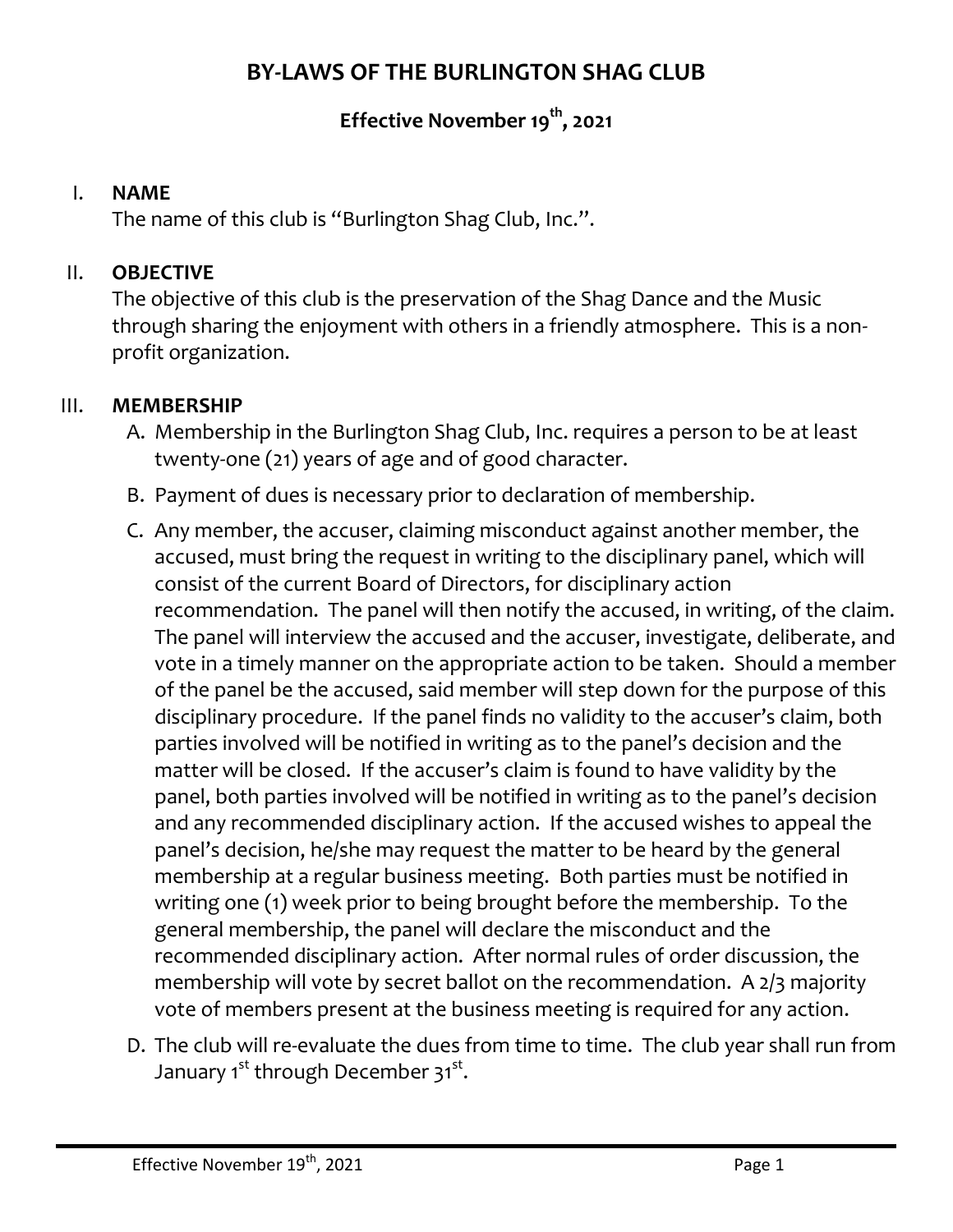E. The club will waive the additional charge for late membership renewal if the reup party is postponed due to uncontrolled circumstances. Additional charge will then be incurred if dues are not received by the conclusion of said party.

## IV. **ORGANIZATION STRUCTURE**

- A. The officers of the club are: President, Vice-President, Secretary, Treasurer, and Sergeant at Arms; elected from the general membership as prescribed by these by-laws and by the parliamentary authority adopted by the club.
	- 1. No member shall hold more than one (1) office at any one time. Officers of the Burlington Shag Club may not hold an office in any other shag club.
	- 2. All Presidents (retro-active to 1985) serving at least a twelve (12) month term will be made a lifetime member of the club.
	- 3. Any officer missing three (3) business meetings without a valid excuse is removed from office. The President shall, upon approval by 2/3 majority of the members present, appoint a new officer to complete the term.
- B. The Board of Directors will consist of nine (9) members and will be comprised of the current officers and four (4) members elected at-large.
	- 1. Two (2) members will be elected annually to serve a two-year term. If a position should come open, the vacancy can be filled at a general membership meeting.
	- 2. The Chairman and Vice-Chairman cannot be one of the current officers.
	- 3. Members on the Board will vote on the Chairman and Vice-Chairman and who will take minutes for their meetings.
	- 4. The duties of the Board of Directors are:
		- a. To be responsible for all legal and liability issues of the club.
		- b. To be responsible for disciplinary actions of the club membership.
		- c. To oversee committee chairpersons.
		- d. To be in charge of all of the club's ways and means and preparation of the proposed annual budget, which will be presented to the general membership for approval.
			- 1. To research, plan and present proposed fund raising activities for the club to the general membership for approval.
			- 2. To implement approved activities.
		- e. To appoint any special committee deemed necessary. The committee will be composed of volunteers. The Board of Directors from among the volunteers shall appoint a chairperson. The committee shall not be dispersed until the assigned task has been completed or terminated by the Board of Directors. Said committee shall convene in a timely manner.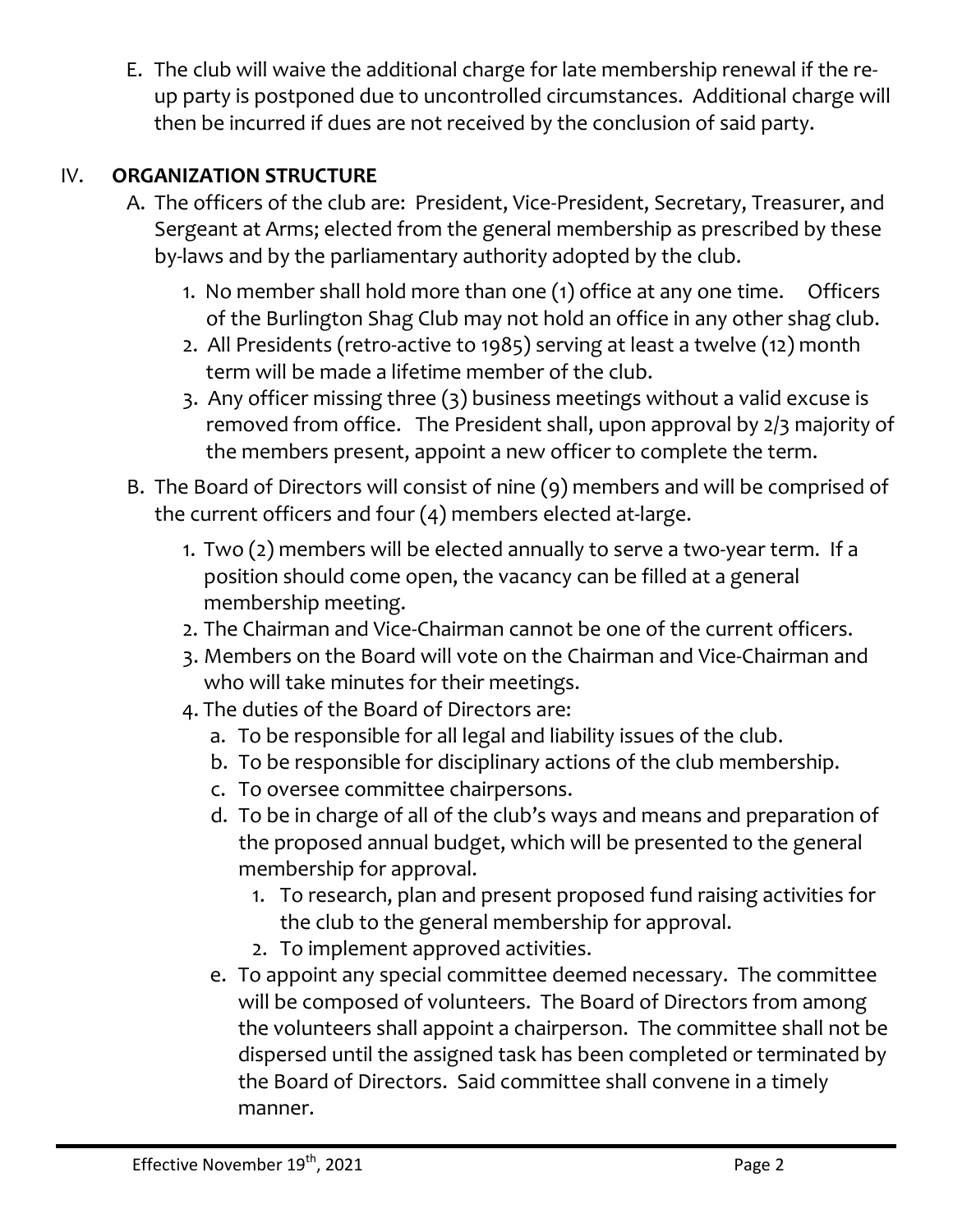- 5. There will be twelve (12) required meetings each year. These will be held once a month, date determined by a consensus of the board. Other meetings can be called as necessary.
- 6. Any board member missing three (3) business meetings without a valid excuse is removed from the board. The President shall, upon approval by 2/3 majority of the members present, appoint a new board member to complete the term.
- 7. The Board of Directors meetings are closed to the general membership.
- 8. Minutes of the board meetings will be presented at the next general membership meeting.
- C. The parliamentary authority for the club is *Robert's Rules of Order*. The most current edition written by the descendants of the original author of *Robert's Rules of Order* will be accepted as the edition to be utilized when needed.
- D. All records must be turned over to new fiscal year officers no later than January 1<sup>st</sup> of the upcoming year.
- E. Duties of the club officers:
	- 1. President
		- a. To open all meetings at the prescribed time and place.
		- b. To conduct all business before the club.
		- c. To restrain the members when engaged in debate within the rules of order.
		- d. To authenticate (by signature when necessary) all acts, orders, contracts, and checks of the club.
		- e. To stand for the club, declaring the club's will in all things and obeying the club's commands.
		- f. To adjourn any meeting where order cannot be maintained.
		- g. To preside over the general election of officers.
		- h. To appoint chairpersons for committees and serve ex officio on all committees.
		- i. The President, or designated representatives for the Burlington Shag Club, must attend the required ACSC meetings. Two (2) representatives attending the required meetings, excluding SOS, will be reimbursed for room, travel, meals, and event tickets. Reimbursement will be based on the federal per diem guidelines. To receive reimbursement, representatives will complete an expense report complete with receipts, then submit said report to the club treasurer for reimbursement.
			- 1) Room based on workshop stated price, unless no rooms available.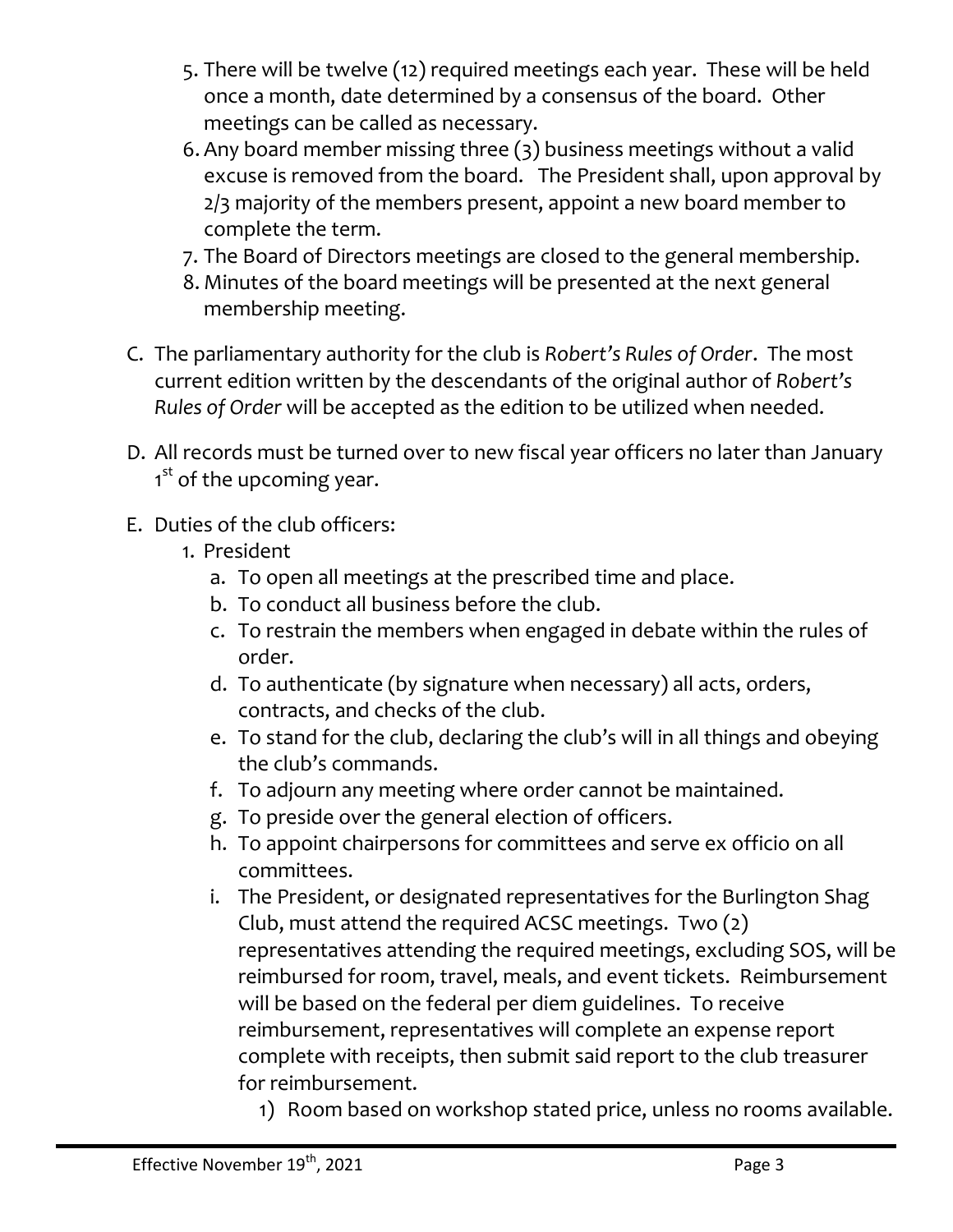- 2) Travel based on federal per diem guidelines per mile.
- 3) Meals based on federal per diem guidelines per day.
- 4) Entrance into functions based on stated ticket price.
- j. To have the authority (with approval of a majority of the other officers) to spend up to \$300 on emergency expenses when deemed necessary for the benefit of the club.
- 2. Vice-President
	- a. To assume the duties of the President in his/her absence.
	- b. To assist the President and other officers in other duties as requested.
- 3. Secretary
	- a. To record minutes of the club meetings.
	- b. To present minutes of the previous meeting for approval. To put highlights of the minutes in the newsletter and to present to membership for approval.
	- c. To conduct all club correspondence as directed.
	- d. To maintain a file of all club correspondence, minutes, etc.
	- e. To maintain a list of club officers, committee chairpersons, committee members, and club members.
	- f. To disburse updated club member roster to officers, committee chairpersons, and members as requested.
	- g. To call meetings to order pro-tem in the absence of a President or Vice-President until the club elects a new President or Vice-President. The election shall take place immediately.
	- h. To disburse Burlington Shag Club membership cards to new and renewing members. Cards will show actual date of members (new or renewal).
- 4. Treasurer
	- a. To receive and bank all club moneys.
	- b. To keep bookkeeping records for all funds.
	- c. To dispense all money as the club may direct.
	- d. To give monthly financial reports.
	- e. To give a complete financial statement of the previous year's moneys by the January meeting of the current year.
	- f. To insure the President approves all checks.
- 5. Sergeant At Arms
	- a. To be an elected office.
	- b. To choose his/her staff from club members, as needed.
	- c. To perform duties, including: manning all doors during all business meetings, any special called meetings, and all club functions.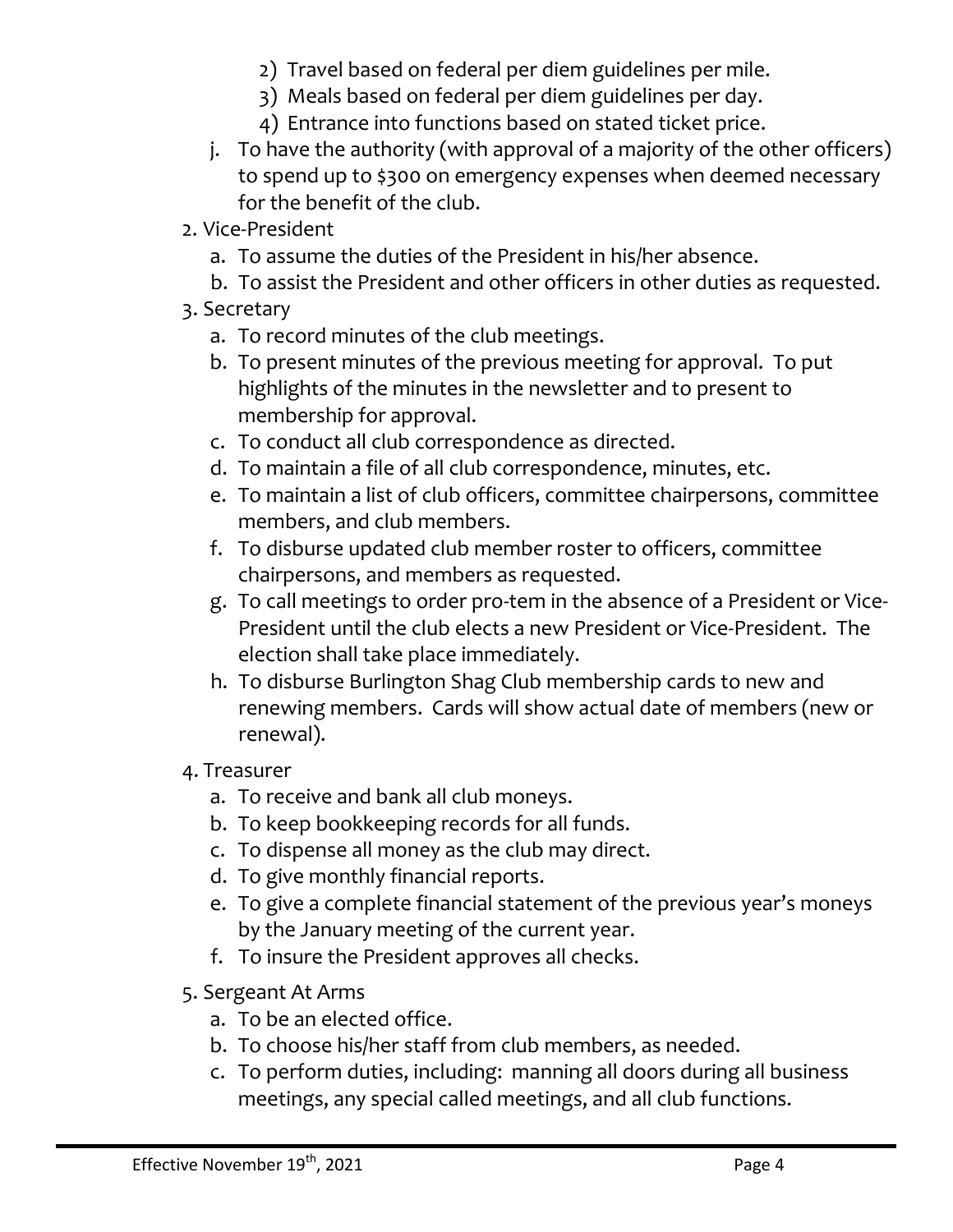- 1) To man every entrance to all business meetings when held in a private room.
- 2) To be the keeper of the peace. Asking anyone deemed to be unruly to leave. Calling the authorities if necessary.
- 3) To oversee the verification of membership at the elections held at the November business meeting.

## V. **MEETINGS**

- A. The regular meeting of the club is the third Friday of the month, time and location agreed upon by the members, or once a month as most beneficial to the functions of the club. The regular business meetings are scheduled January through November. There is no business meeting held in December.
- B. The Christmas Party in December is for the purpose of installing officers for the coming year and the Hall of Fame inductee.
- C. Special meetings called by the President, or in his/her absence, the chain of command or by written request of eight (8) members will require at least three (3) days advance notice.

## VI. **VOTING**

- A. A properly deemed voting body would constitute a minimum of ten percent (10%) of the total club current membership, plus a minimum of three officers, at any club meeting.
- B. All votes will be decided by a majority of the members present.
- C. A motion will not be voted on until the next month's business meeting if it includes expenditure not in the approved annual budget and greater than \$500.
- D. In respect to the election of officers, newly-elected officers shall have received a majority of the votes cast for each office.
- E. A member must have joined the club prior to August  $1<sup>st</sup>$  in order to be eligible to cast a vote in the election of officers in November.
- F. Members must be in attendance at the November business meeting in order to vote.

#### VII. **CLUB MONEYS**

- A. Definition: All moneys (i.e. dues, donations, committee funds, equipment, and merchandise).
- B. The club Treasurer to make disbursals for all proven debts. The club Treasurer or President must sign all checks.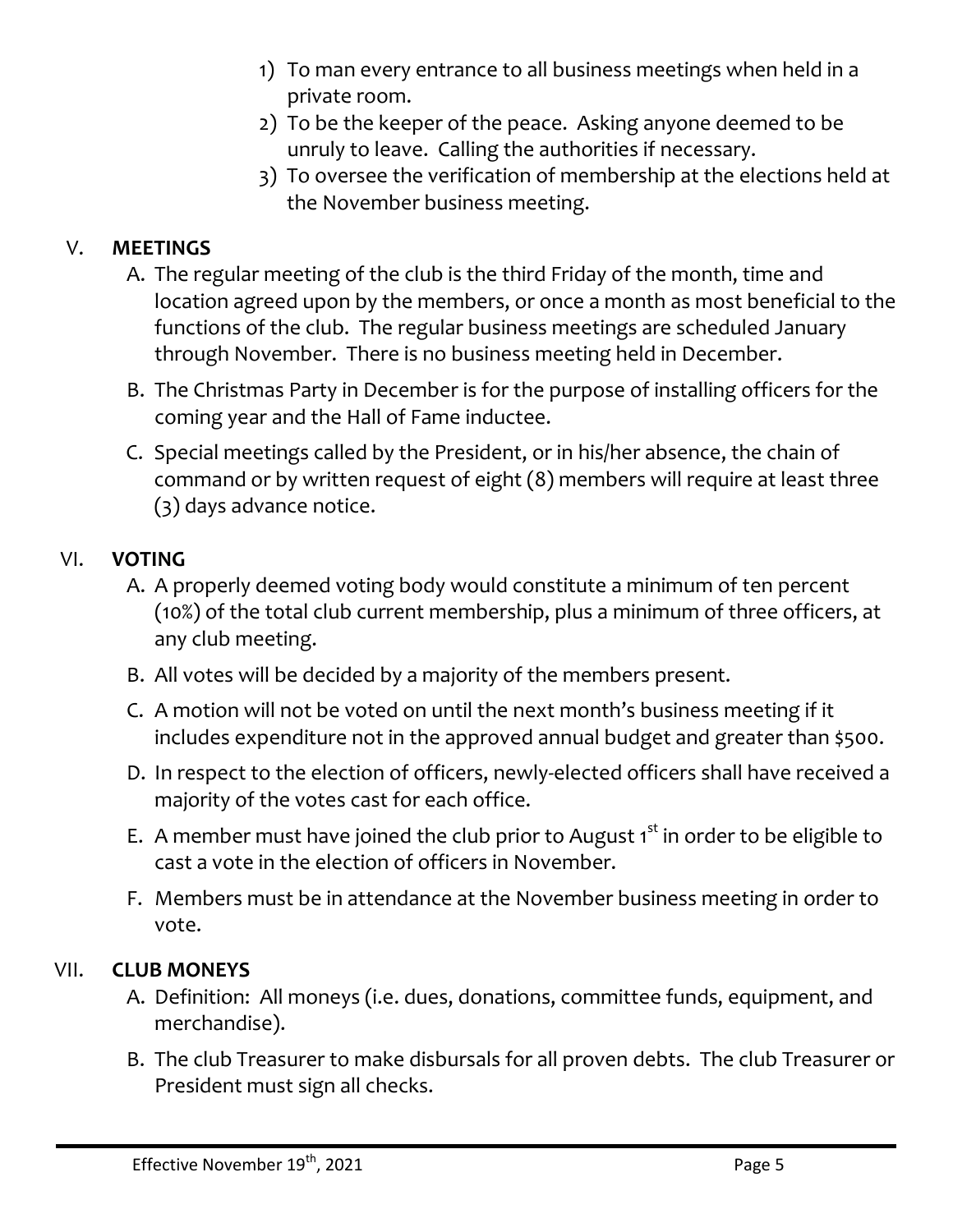C. In the event the club is dissolved, remaining funds will be set forth into a nonprofit organization to be specified at that time by the membership.

#### VIII. **COMMITTEES**

- A. Party/Event Committees
	- 1. To have each chairperson appointed by the current President. Tenure shall not exceed the term of the current President. Any committee, chairperson, or any committee member can be removed by the current Board of Directors.
	- 2. To be staffed by club members on a voluntary basis. When more members volunteer than required, a drawing of names from the list of volunteers shall take place.
	- 3. To plan and implement, the Area Shag Club Party, Christmas Party, Halloween Party, New Year's Eve Party, or any other club function/event approved by the members at the general meeting.
	- 4. To see that tickets, if used for said event, are available and distributed to the club members for sale. This includes tracking of the ticket numbers, if required. Club members will volunteer to sell tickets.
	- 5. To disperse complimentary tickets awarded to Hall of Fame members and Past Presidents for the following special functions: Annual Christmas Party and Area Shag Club Party.
	- 6. To be responsible for choosing a DJ for the specific event.
- B. DJ Committee
	- 1. To have chairperson appointed by the current President. Tenure shall not exceed the term of the current President. The DJ committee, chairperson, or any committee member can be removed by the current Board of Directors. The DJ committee will consist of at least three (3) members, with a maximum of five (5) members.
	- 2. To schedule DJs for regular dance nights.
	- 3. To be responsible for the setting up and taking down of club equipment. To report any needed repairs to the President and to secure temporary replacement equipment as needed.
- C. Charitable Fund Raising Committee
	- 1. To have chairperson appointed by the current President. Tenure shall not exceed the term of the current President. The committee, chairperson, or any committee member can be removed by the current Board of Directors.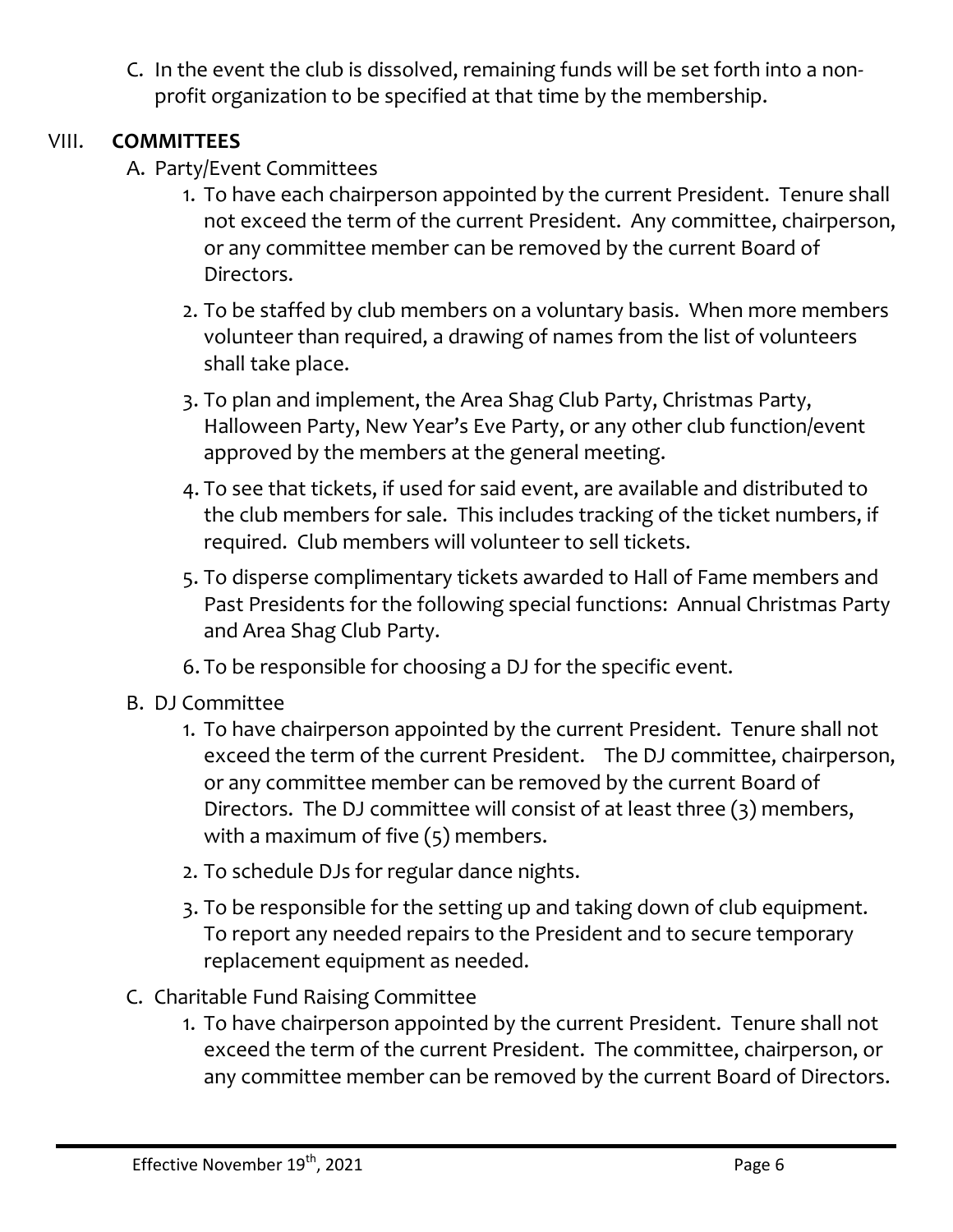- 2. To be staffed by club members on a voluntary basis.
- 3. To present to and/or canvass the membership for the annual charitable benefit. Burlington Shag Club will be in charge of this charitable event.
- 4. To be responsible for the planning and implementation of the charitable event.
- 5. To coordinate with the chosen organization for division of duties.
- D. Membership Committee
	- 1. To have chairperson appointed by the current President. Tenure shall not exceed the term of the current President. The committee, chairperson, or any committee member can be removed by the current Board of Directors.
	- 2. To be staffed by club members on a voluntary basis. When more members volunteer than required, a drawing of names from the list of volunteers shall take place.
	- 3. To hold an annual membership re-up party in January to promote renewals and new memberships. In the event of uncontrolled circumstances, the party will be rescheduled at a later date.
- E. Nomination Committee

The nomination committee will pass out nomination forms and/or ballots, by checking for verification of current membership status from a current membership roster and to also verify identification of said member.

- 1. To have chairperson appointed by the current President. Tenure shall not exceed the term of the current President. The committee, chairperson, or any committee member can be removed by the current Board of Directors.
- 2. To be staffed by club members on a voluntary basis. When more members volunteer than required, a drawing of names from the list of volunteers shall take place.
- 3. To have chairperson canvass the members during the September business meeting for prospective candidates who will accept nomination for office and to contact nominees for their acceptance.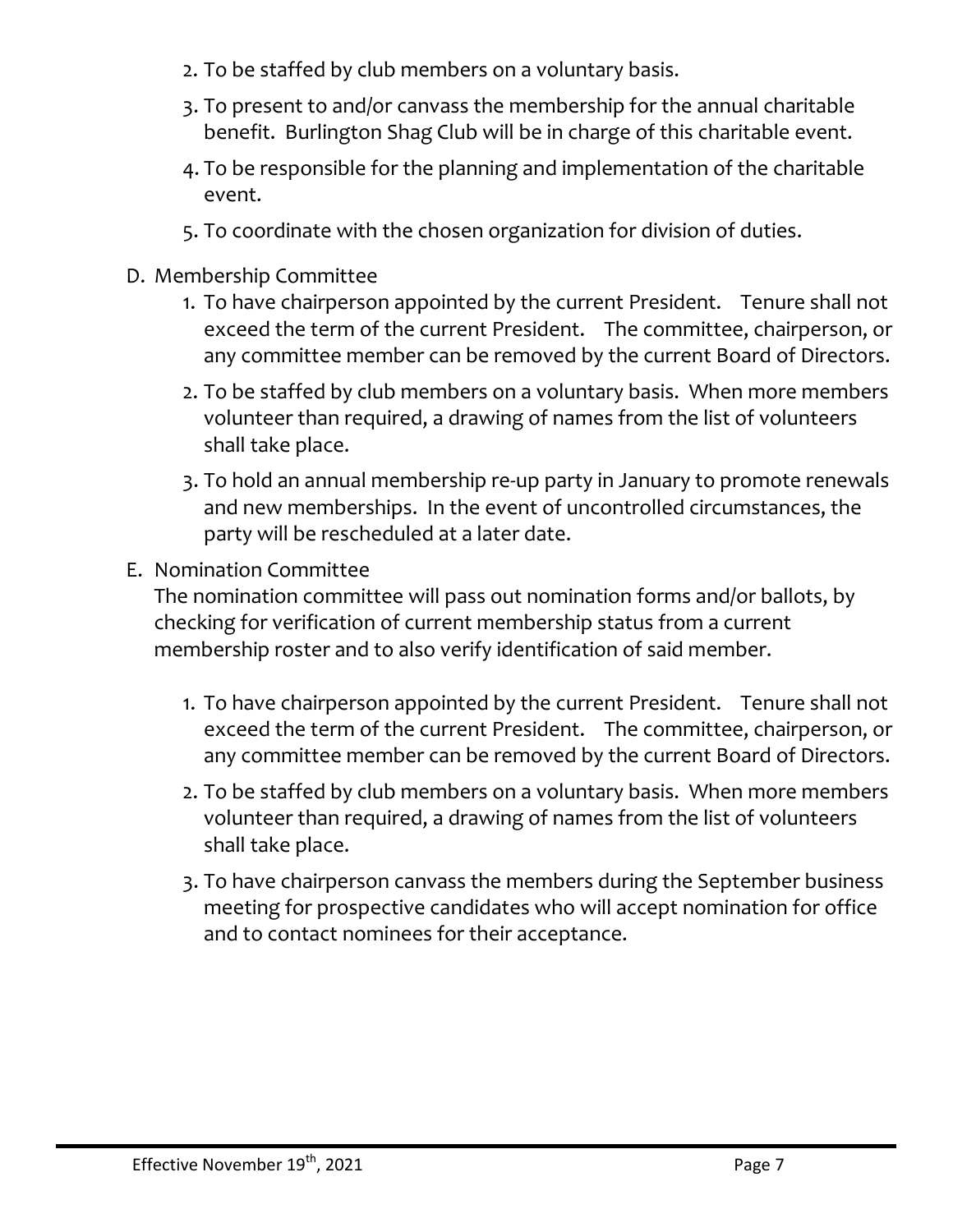- 4. To have chairperson poll the slate of nominees for their acceptance during the October business meeting. Nominees must be present to accept, unless emergency situations arise. If the nominee cannot attend the October business meeting and wishes to accept the nomination, they must notify the chairperson in writing prior to the meeting with the reason for their absence. The chairman will read the reason for their absence to the membership at the October business meeting. The membership will vote on whether to accept the nomination of the absent nominee. If the majority is in favor, the chairman will accept their nomination and their name will be placed on the ballot. If a nomination committee member accepts a nomination, they must step down from the committee and the first alternate will be seated.
- 5. To present a slate of willing candidates in the November newsletter and prepare ballots for the November meeting.
- 6. To count the ballots after the election at the November business meeting and announce the slate of officers and Board of Directors for the next calendar year.
- F. Sunshine/Remembrance Committee
	- 1. To have chairperson appointed by the current President. Tenure shall not exceed the term of the current President. The committee, chairperson, or any committee member can be removed by the current Board of Directors.
	- 2. To send remembrance cards to Burlington Shag Club members and immediate family (Spouse or children) when notified of the need.
	- 3. To provide a fifty dollar (\$50) memorial from club funds for any member who has passed away, as funds are available.
- G. Historian Committee
	- 1. To have chairperson appointed by the current President. Tenure shall not exceed the term of the current President. The committee, chairperson, or any committee member can be removed by the current Board of Directors.
	- 2. To be responsible for gathering all published articles with photographs, certificates, and awards pertaining to the functions and events of the club and sending them to the BSC Webmaster to be uploaded and stored on the History Page of the BSC Website.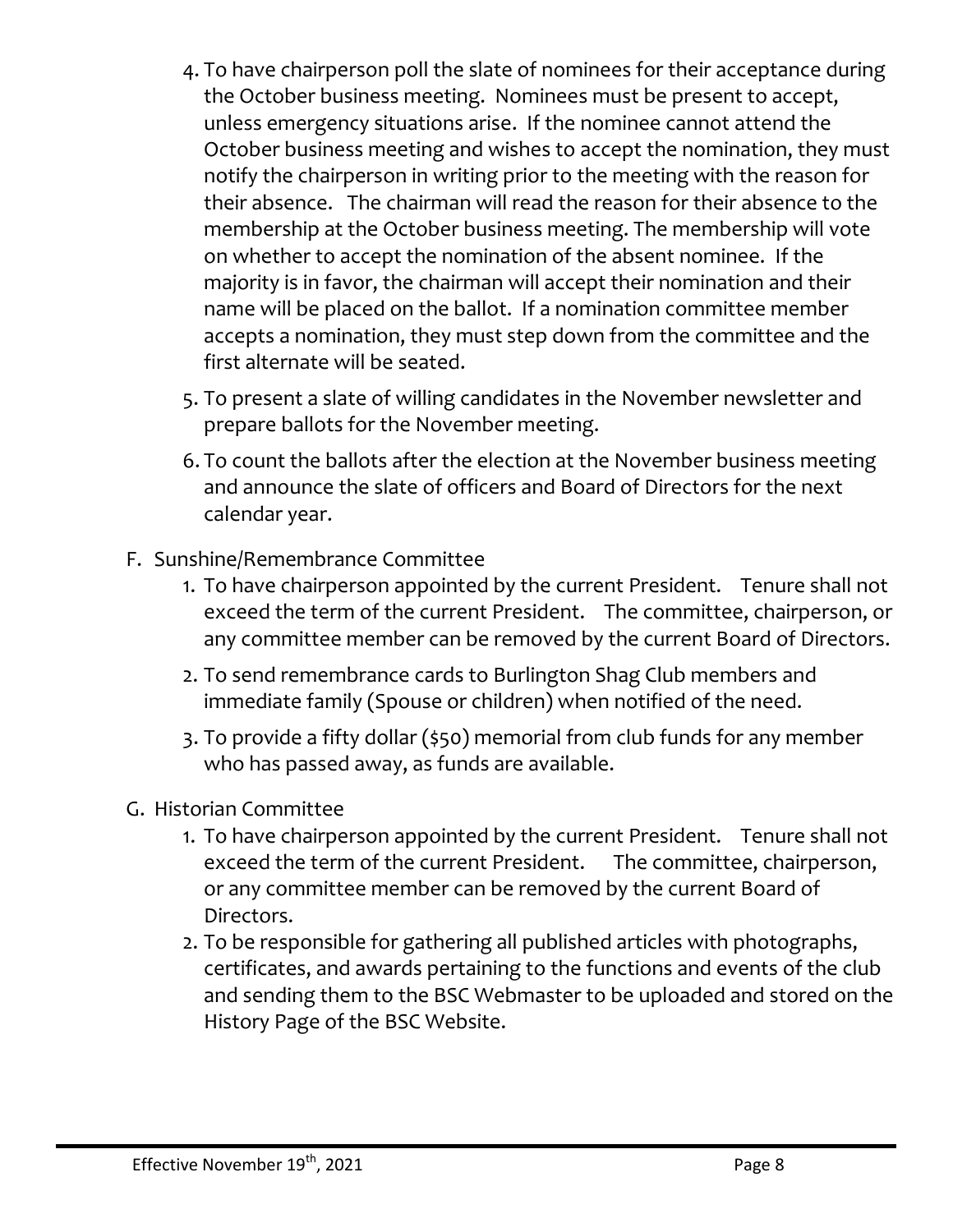- H. Hall of Fame Committee
	- 1. To have chairperson appointed by the current President. Tenure shall not exceed the term of the current President. The committee, chairperson, or any committee member can be removed by the current Board of Directors.
	- 2. To be staffed by former officers and Hall of Fame inductees, four (4) required and two (2) alternates, on a voluntary basis. When more eligible members volunteer than required, a drawing of names from the list of volunteers shall take place. Drawing of volunteer names shall take place during the September business meeting. Alternates will attend meetings but will not vote unless seated.
	- 3. To receive properly endorsed nominations (on the club's nomination form) by October 1<sup>st</sup>.
	- 4. To have all committee members review and score nominees using the Hall of Fame evaluation / selection rubric to ensure that eligibility and minimum criteria have been met. A minimum score of 20 points out of a highest possible score of 40 points is required. No more than one (1) person shall be selected for induction in any given year.
	- 5. To preserve the integrity and honor of the HOF, as well as the BSC, any person (committee volunteer or current officer) will step down from attending HOF meetings and HOF voting if nominated. The first alternate will be seated.
	- 6. To have confidentiality remain within the committee. Hall of Fame evaluation / selection rubrics are completed in secret with the nominee with the highest accumulative score to be inducted based on the following criteria:
		- a. Must hold past or current Burlington Shag Club membership.
		- b. Must be fifty (50) years old or older.
		- c. Must have distinguished themselves in the 'shag world' for a minimum of five  $(5)$  years in three  $(3)$  of the four  $(4)$  following categories:
			- 1) Distinguished service for the Burlington Shag Club and/or the ACSC/SOS.
			- 2) Distinguished service as an officer and/or committee chairperson of the Burlington Shag Club and/or ACSC/SOS.
			- 3) Regular attendance and participation in the Burlington Shag Club and/or ACSC/SOS.
			- 4) Distinguished service as a (shag) instructor, shag dance competitor in local, area, or national shag competitions, DJ, or creator of major event.